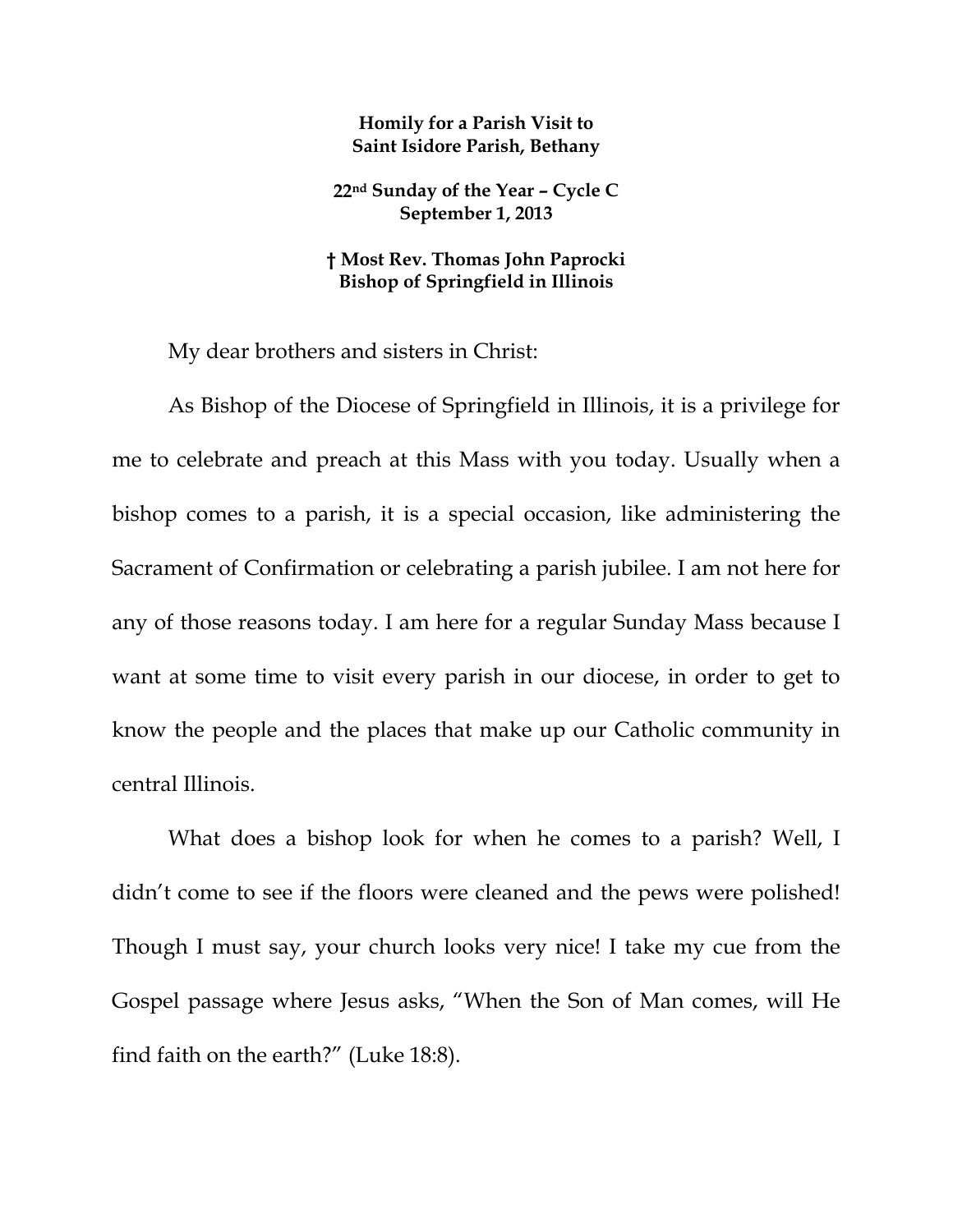First and foremost, when a bishop comes to a parish, he looks for the presence of the Catholic **faith**, to see whether it is strong and vibrant, whether it is growing, and if the conditions are present for its continued growth in the future. So it is good to see people of faith gathered here.

At the same time, a pastoral visit is not just a time for a bishop to see the parish, but also for the parish to see the bishop. The Church is all about relationships. As the three persons of the Trinity are an intimate communion of Father, Son and Spirit in relationship to each other, the Church exists as a communion in relationship to God and in relation to each other, the People of God, the Body of Christ. As a bishop, I have a special relationship with you, and you have a special relationship with me, and one of my roles is to bridge the relationship between you and the Pope and the rest of the universal Church, so that we may all be one in Christ's Body, into which we have been incorporated by the grace of Baptism.

In our Gospel passage today, when Jesus goes to dine at the house of the Pharisee, he notices how all the other guests have made sure of their own positions. The atmosphere of the evening is not relaxed. Everyone there is scrutinizing this young preacher. What will he do? What will he say? How will he behave? Jesus decides not to disappoint them. He tells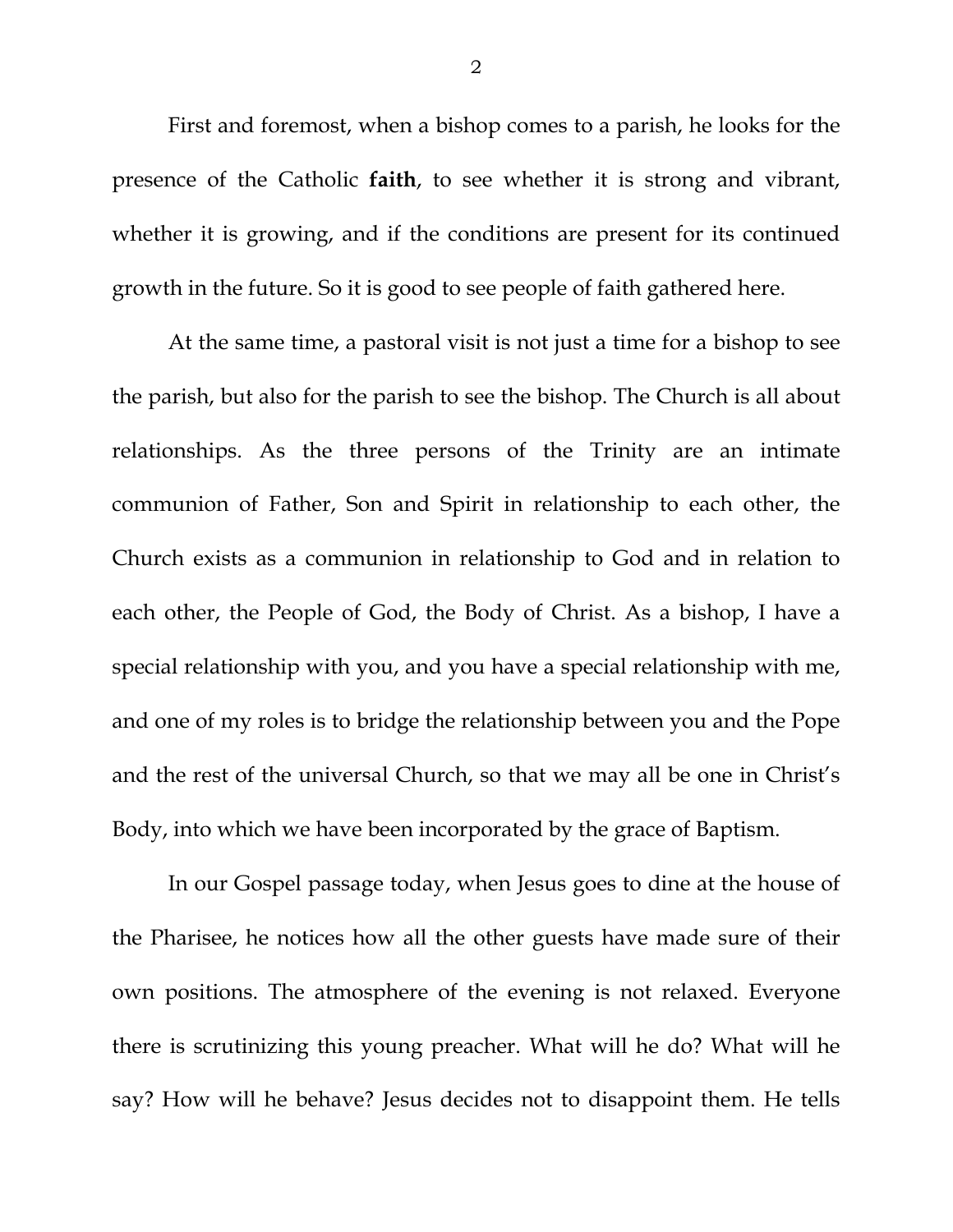them a story about going to a wedding. Jesus seems to like wedding stories. They are great images of the world, of life and of God's inviting us to take a proper part in the life of God's own kingdom.

Jesus says that it is good to conduct ourselves in this world with humility and not to go marching up to the front as if it is our due. That is the gist of Jesus' story. We are all invited to this wedding, not just some of us. We all have a seat at the table. Demanding or expecting special treatment is no way to behave. Jesus then goes on to tell a second story, about poor people and underprivileged people, and of how they never get invitations to a wedding, never get invited to share in life's bounty.

During that evening's dinner party, Jesus has seen clearly how we go wrong. First, we like to put people in an order of importance and to make sure that the privileges we have garnered for ourselves do not get squandered on others. And second, there are some people whom we consider do not deserve to be at the party of life at all. Look, the Lord is saying to us, you have all this wealth and all this food, and you forget about those who are penniless and starving. Jesus does not despise our parties, those gatherings of family and friends, which are the real joy of our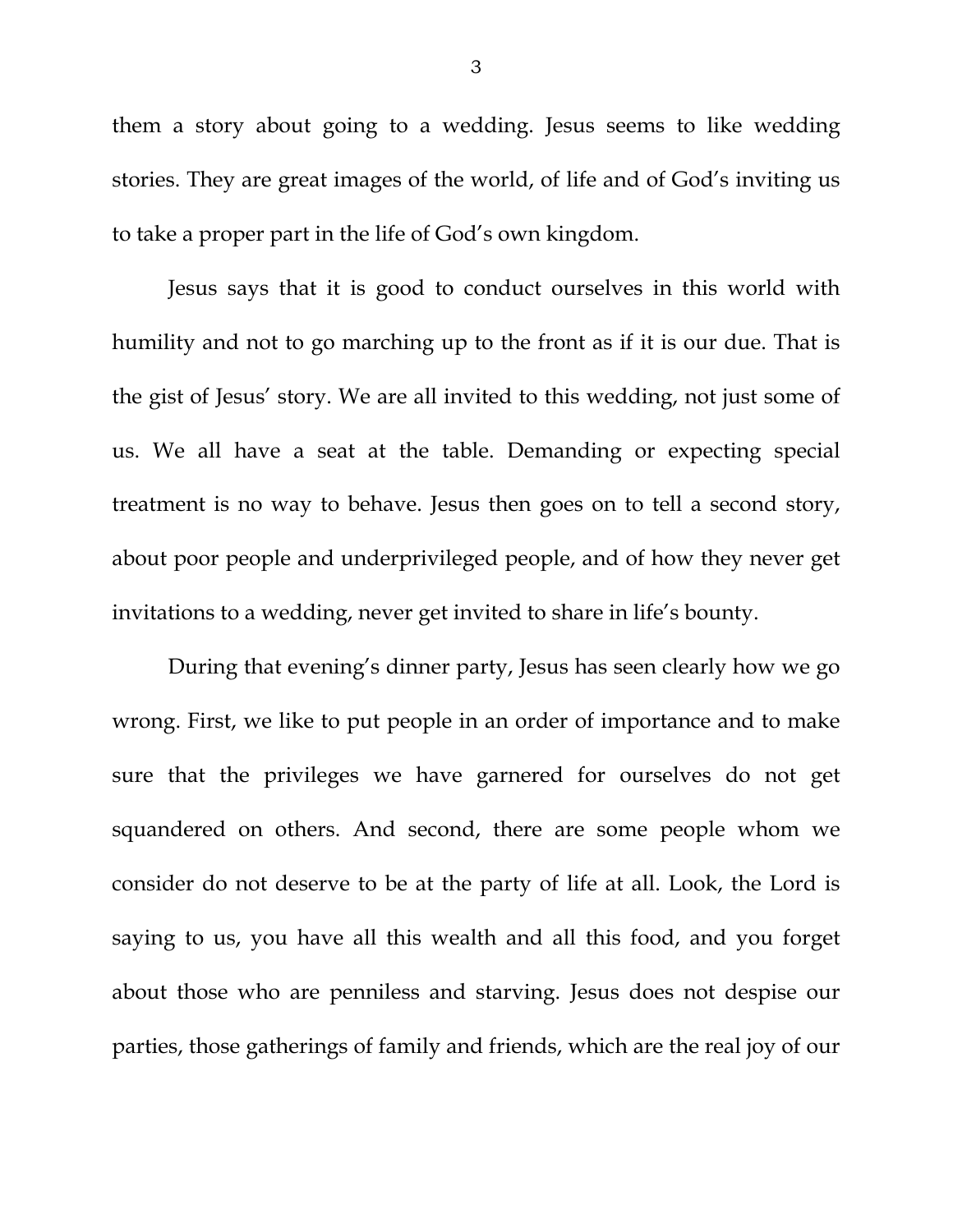lives. They are lovely and important occasions. Jesus is telling us, in our good fortune, to remember those who are hungry and poor.

Along these lines, there is a story from tenth-century Ireland, when there were as many as 150 kings, local chieftains, who ruled their own small territories. Brian Boru was to become the last great High King of Ireland, but in his early days, while he was still a local chieftain, there is a story told of him that showed his self-confidence and respect for others.

On one of his journeys, Brian came to visit another local king. When it was time to dine, one of Brian's entourage came up to him in great agitation. Brian asked the man what was the matter. "My Lord," said his servant, "these people have insulted you. They have given you a lesser place at their table, when they should have seated you at the head." Brian smiled and, turning to his servant, said, "Do not distress yourself. Wherever Brian Boru sits *is* the head of the table!"

In this little incident we see a man who is quietly confident of his own place in the world, a man who does not need the adulation or deference of others to know his own worth. His dignity resides in himself. He does not need others to constantly tell him how wonderful he is. Social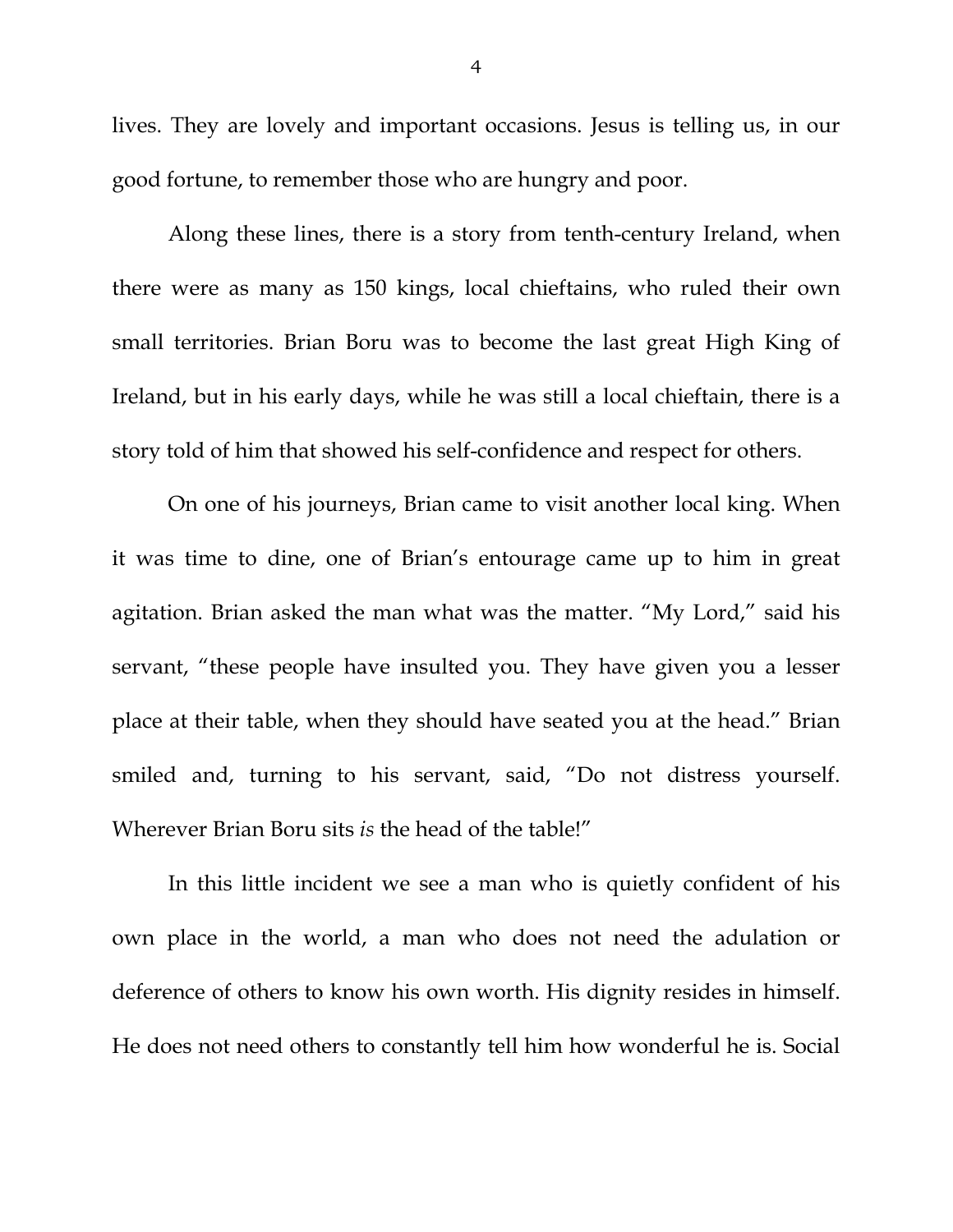status comes from our inner virtue, not from outward marks of worldly glory.

We are now entering the last few months of the "Year of Faith" proclaimed by Pope Benedict XVI. At the heart of this Year of Faith is the personal encounter with the triune God. Indeed, in his apostolic letter announcing this year, Pope Benedict XVI spoke of "the need to rediscover the journey of faith so as to shed clearly light on the joy and renewed enthusiasm of the encounter with Christ" (*Porta Fidei*, 2).

Unfortunately, not everyone shares in our joy and enthusiasm of the encounter with Christ. You may have heard the statistic that the secondlargest religious group in the United States is non-practicing Catholics. I am sure that many of us know personally the people and stories behind these numbers. They are our sisters and brothers, our nieces and nephews, our sons and daughters, our neighbors and co-workers.

What can we say to reignite in them the fire of faith, to call them back to the promises made and received in Baptism? What is Christ inspiring us to do to proclaim the faith anew to these lost sheep? These questions lie at the heart of the Year of Faith. Of this task, Benedict XVI wrote: "To rediscover the content of the faith that is professed, celebrated, lived, and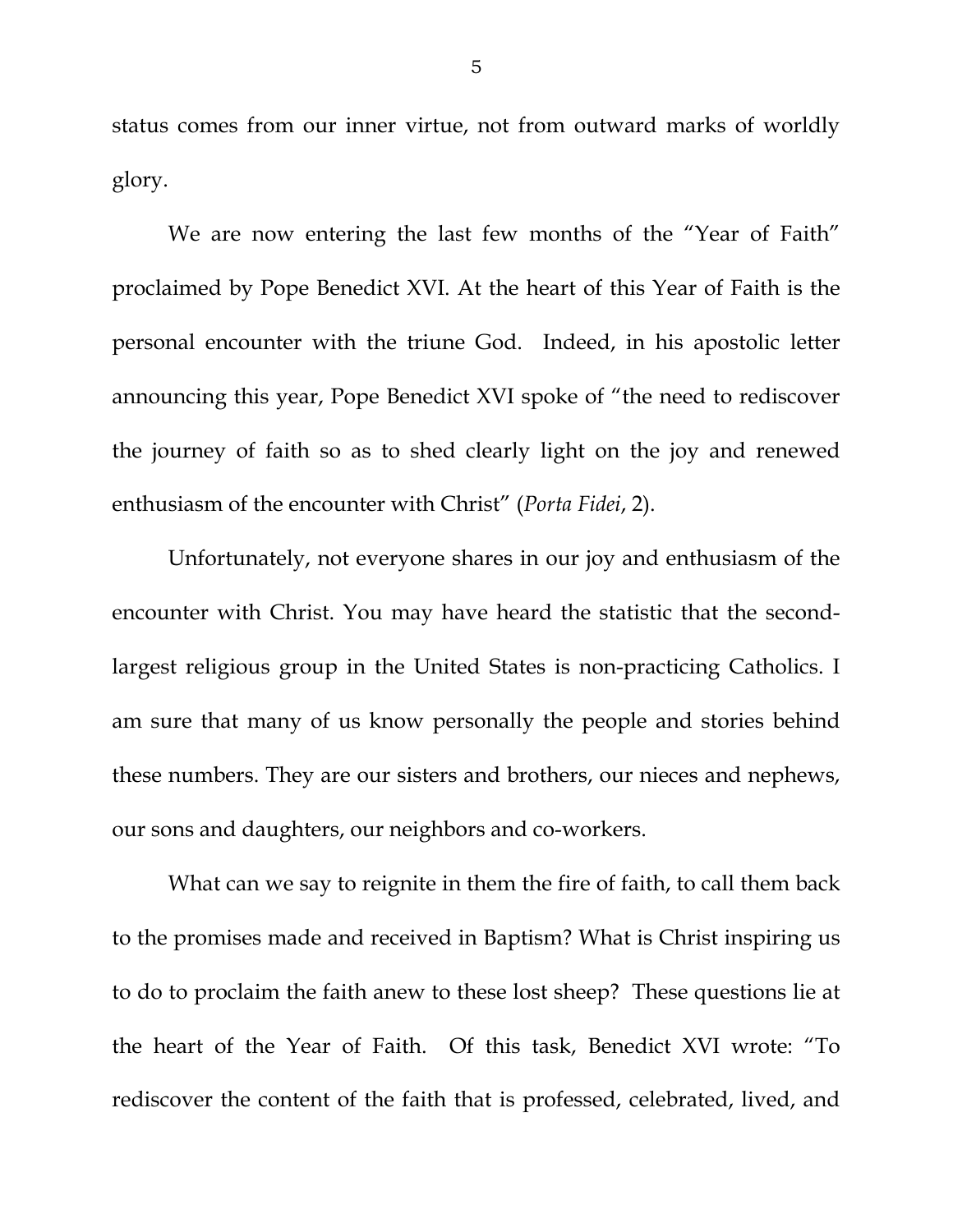prayed, and to reflect on the act of faith, is a task that every believer must make his own, especially in the course of this Year" (*Porta Fidei*, 9). To this end, I would like to propose to a three-fold plan to make the most of this Year of Faith.

 First, we must be grateful for the faith we have received, for our encounter with the Lord. Families should strive to make their homes places where the family prays together, reads the Scriptures together, and is nourished together at Sunday Mass. Families should strive to allow their faith to influence everything they do, rather than reserving their faith only for an hour or so on Sunday.

 Second, we must endeavor to understand all the more clearly the faith we profess. If a friend, family member or co-worker asks us a question about Catholicism, can we provide an adequate – and correct – answer? We ought to be able to do so.

 Third, we must share our faith, not only with our family and friends, but with our co-workers and everyone we meet. As the Pope Emeritus reminded us, "Confessing with the lips indicates in turn that faith implies public testimony and commitment" (*Porta Fidei*, 10). Through this